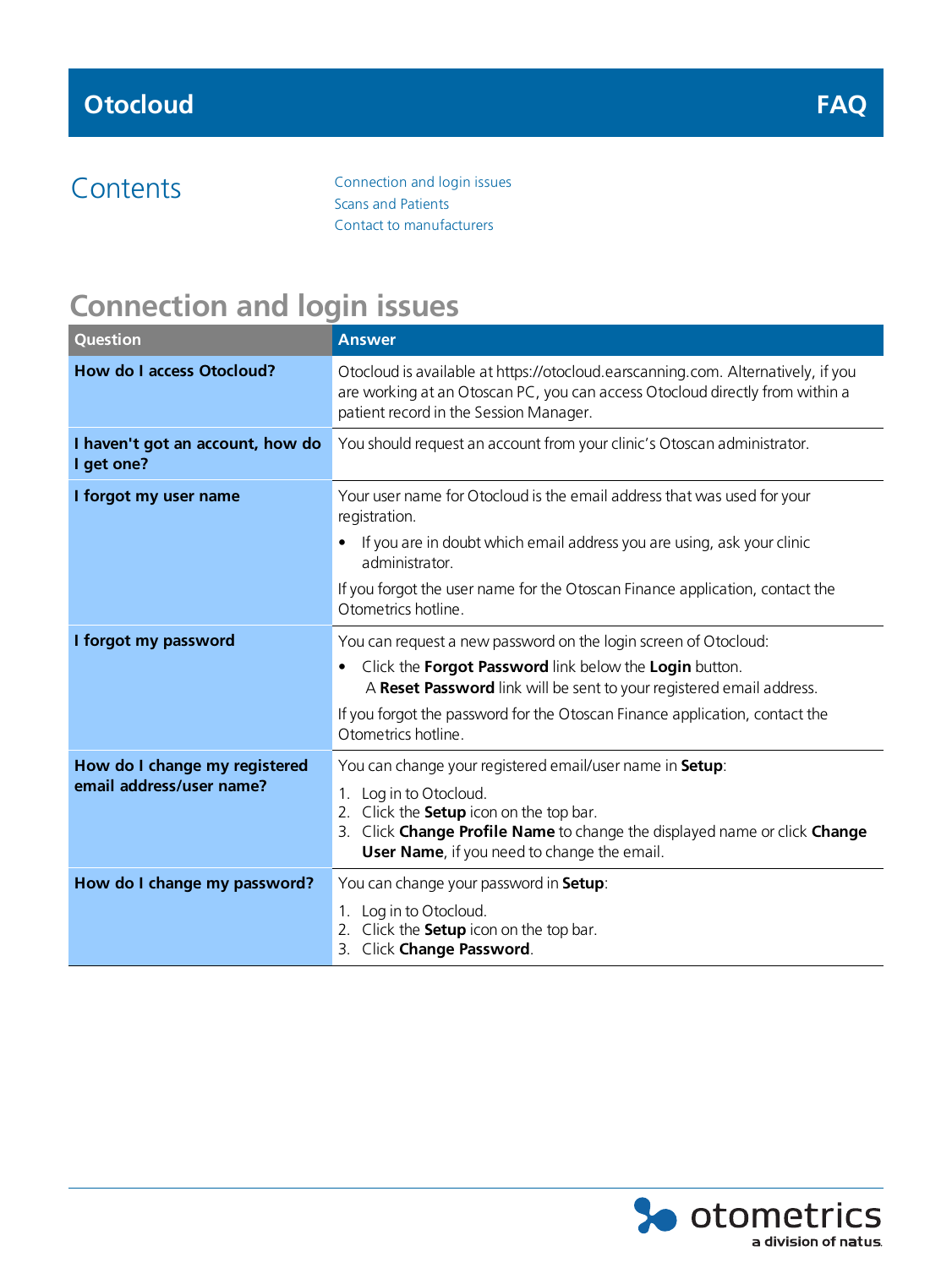### <span id="page-1-0"></span>**Scans and Patients**

| Question                                                                                        | <b>Answer</b>                                                                                                                                                                                                                                                                                                                                                                                                                                                                                                                                                                                            |
|-------------------------------------------------------------------------------------------------|----------------------------------------------------------------------------------------------------------------------------------------------------------------------------------------------------------------------------------------------------------------------------------------------------------------------------------------------------------------------------------------------------------------------------------------------------------------------------------------------------------------------------------------------------------------------------------------------------------|
| How do I access my patient<br>record in Otocloud?                                               | If your Otoscan PC was online during the scan session, the patient record<br>automatically synchronizes with Otocloud.                                                                                                                                                                                                                                                                                                                                                                                                                                                                                   |
|                                                                                                 | Otocloud is available at https://otocloud.earscanning.com. Alternatively, if you<br>are working at an Otoscan PC, you can access Otocloud directly from within a<br>patient record in the Session Manager.                                                                                                                                                                                                                                                                                                                                                                                               |
|                                                                                                 | 1. Log in to Otocloud<br>2. On the Home page, you will see a list of the patients that were scanned most<br>recently.<br>3. Use one or more of the search filters to narrow or widen the displayed list of<br>patients.<br>4. After setting the filters, start the search by clicking the Filter button to the<br>right of the search fields.                                                                                                                                                                                                                                                            |
| Why can't I start a scan in<br><b>Otocloud?</b>                                                 | Otocloud does not support scanning. Instead, open the Otoscan Session Manager<br>from an Otoscan PC.                                                                                                                                                                                                                                                                                                                                                                                                                                                                                                     |
| Why do I need to enter patient<br>data again, I already did that for<br>the hearing assessment? | The Otoscan Session Manager and Otocloud work together, but they are<br>separate from your hearing assessment application. Therefore they do not<br>currently synchronize the patient record with hearing assessment applications. In<br>order for you to make the scan identifiable in the Otoscan system, you need to<br>enter either a patient name or another patient identifier. This is usually done in<br>the Session Manager when seeing the patient for scanning. The patient data are<br>synchronized automatically between the Session Manager and Otocloud.                                  |
| I can't find a patient                                                                          | The best way to find a patient is to use the search filters:<br>1. Log in to Otocloud<br>2. On the Home page, you will see a list of the patients that were scanned most<br>recently.<br>3. Use one or more of the search filters to narrow or widen the displayed list of<br>patients.<br>4. After setting the filters, start the search by clicking the Filter button to the<br>right of the search fields.<br>If the patient is still not found, make sure that the dedicated Otoscan PC that was<br>used for the scan is online, in order to enable automatic synchronization of patient<br>records. |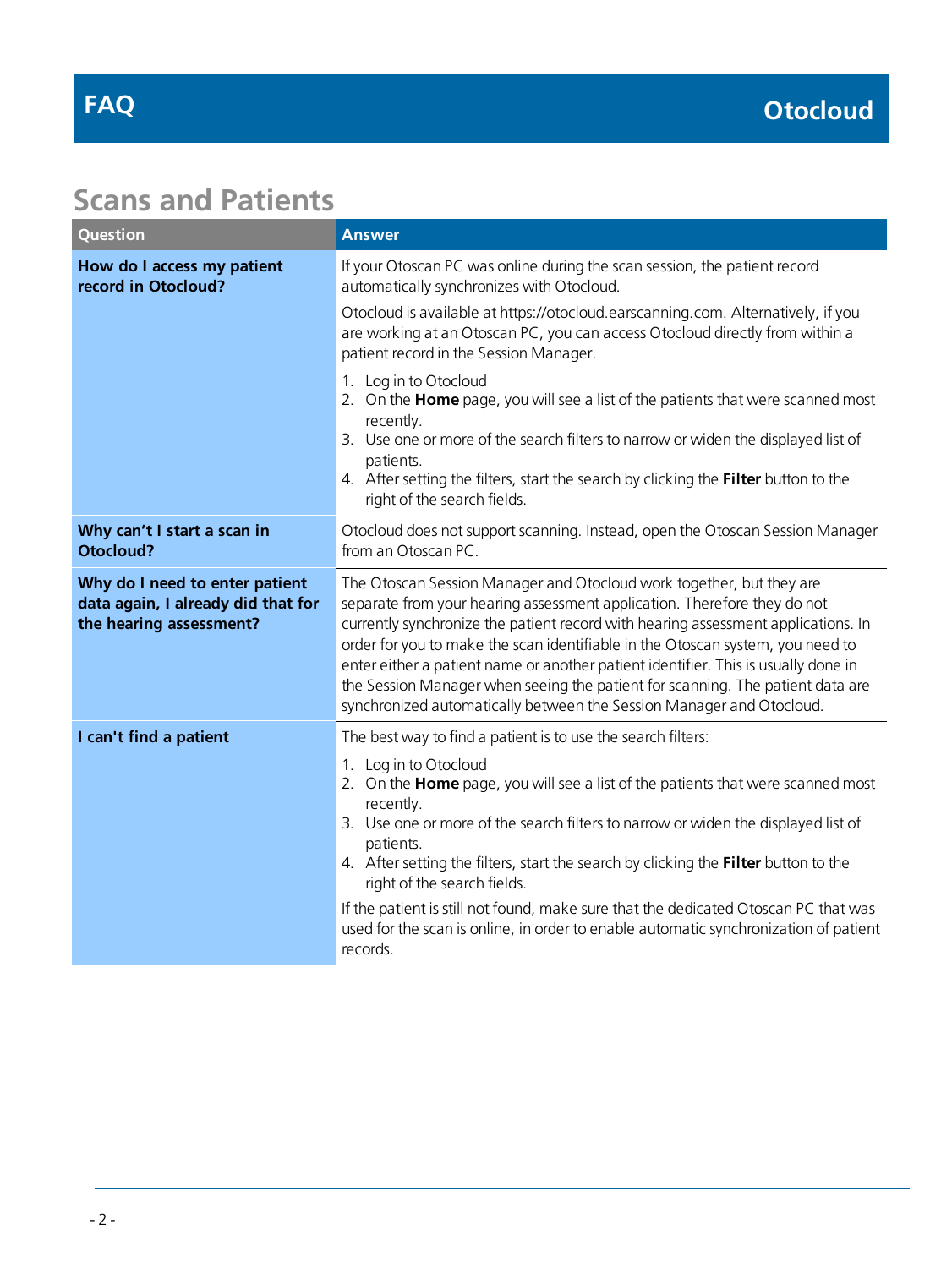#### **Continued**

## **Scans and Patients**

| <b>Question</b>                                        | <b>Answer</b>                                                                                                                                                                                                                                                                                                                                                                                                                                  |
|--------------------------------------------------------|------------------------------------------------------------------------------------------------------------------------------------------------------------------------------------------------------------------------------------------------------------------------------------------------------------------------------------------------------------------------------------------------------------------------------------------------|
| I can't find a reference to the<br>scan package I sent | The best way to find a sent scan package is to use the search filters:<br>1. Log in to Otocloud<br>2. On the <b>Home</b> page, click the <b>Packages</b> tab. You will see a list of the latest<br>sent packages.<br>3. Use one or more of the search filters to narrow or widen the displayed list of<br>scan packages.<br>4. After setting the filters, start the search by clicking the Filter button to the<br>right of the search fields. |
| Can I delete a patient?                                | No. It is not possible to delete a patient. If a patient requests that you delete all<br>references, contact the Otometrics hotline.                                                                                                                                                                                                                                                                                                           |

# <span id="page-2-0"></span>**Contact to manufacturers**

| Question                                                                                       | <b>Answer</b>                                                                                                                                                                                                                                                                                                                                                                                    |
|------------------------------------------------------------------------------------------------|--------------------------------------------------------------------------------------------------------------------------------------------------------------------------------------------------------------------------------------------------------------------------------------------------------------------------------------------------------------------------------------------------|
| How do I order the hearing<br>instrument/ear mold?                                             | Always send the scan itself as part of a package via the Otocloud application.<br>There are different ways to submit the connected order:                                                                                                                                                                                                                                                        |
|                                                                                                | A. Order through the manufacturer's online solution                                                                                                                                                                                                                                                                                                                                              |
|                                                                                                | If your preferred manufacturer supports online ordering, you should refer to<br>their web site for the actual order. In this case, you only need to send the scan<br>through Otocloud. Depending on whether you send the scan before ordering<br>or vice versa, remember to reference the Otoscan Otoscan Package ID at the<br>manufacturer web site, or the manufacturer PO number in Otocloud. |
|                                                                                                | Integrated online order form in Otocloud<br>В.                                                                                                                                                                                                                                                                                                                                                   |
|                                                                                                | If the selected manufacturer has uploaded order forms in Otocloud, you<br>should download, fill in, (scan) and attach the order form to the scan package<br>when sending it through Otocloud.                                                                                                                                                                                                    |
|                                                                                                | C. Separate order forms from the manufacturer                                                                                                                                                                                                                                                                                                                                                    |
|                                                                                                | If the selected manufacturer provided paper order forms or you downloaded<br>the form from their website, you should fill in the order form, (scan it) and<br>attach it, when sending the ear scan through Otocloud.                                                                                                                                                                             |
| <b>What is a Package?</b>                                                                      | A Package is the total of the order package sent to the manufacturer, comprising<br>the ear scan(s), the filled-in order form (or reference to it) and further details<br>provided by you.                                                                                                                                                                                                       |
| I am trying to send a scan to a<br>manufacturer, but cannot find<br>the specific manufacturer? | A clinic administrator specifies the manufacturers that are available to you. If you<br>believe that a manufacturer is missing, contact your clinic administrator.                                                                                                                                                                                                                               |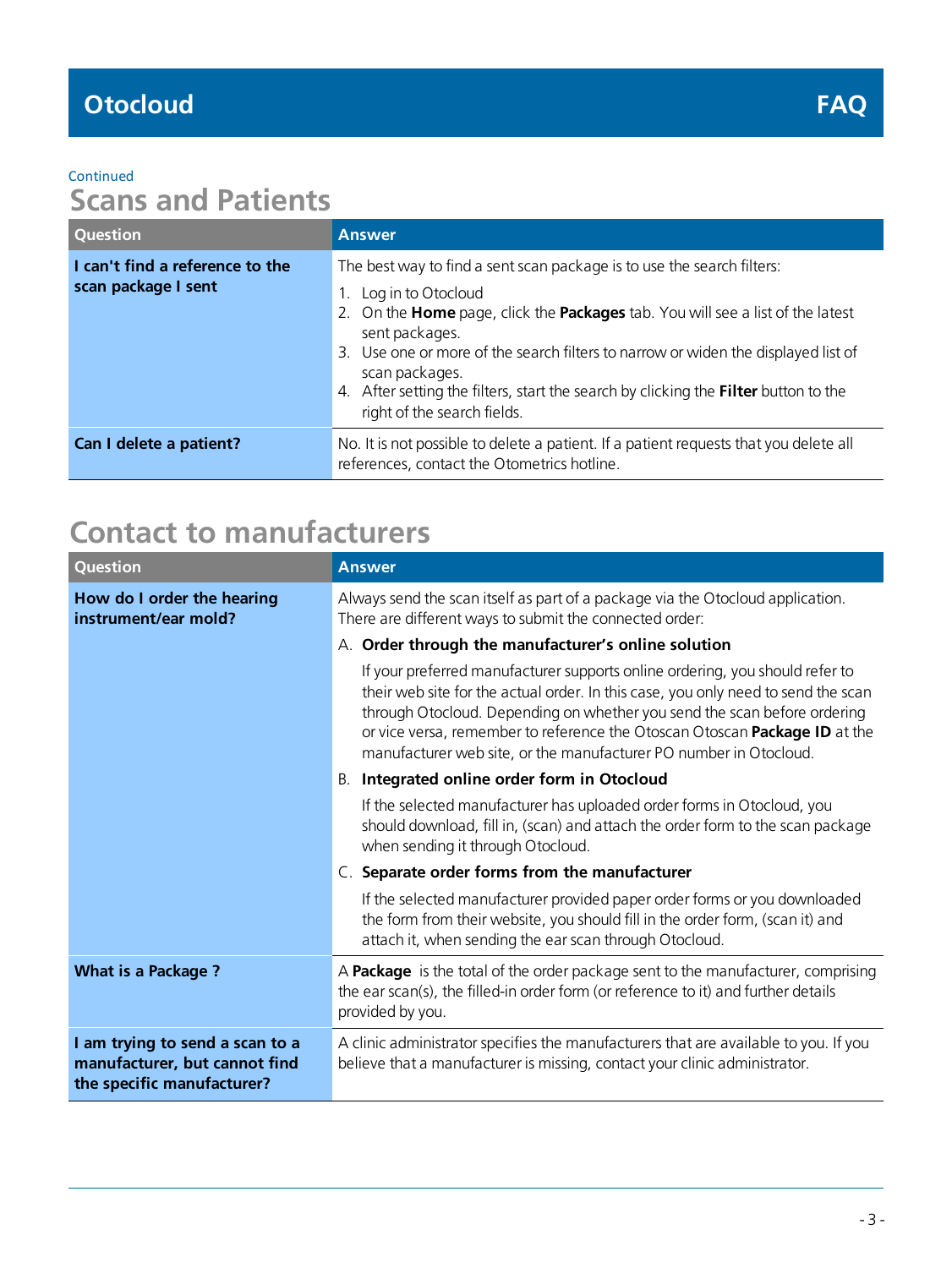# **FAQ**

### Continued

# **Contact to manufacturers**

| <b>Question</b>                                                                                | <b>Answer</b>                                                                                                                                                                                                                                                                                                                                                                                                                                                                                                                                                                                                                                                           |
|------------------------------------------------------------------------------------------------|-------------------------------------------------------------------------------------------------------------------------------------------------------------------------------------------------------------------------------------------------------------------------------------------------------------------------------------------------------------------------------------------------------------------------------------------------------------------------------------------------------------------------------------------------------------------------------------------------------------------------------------------------------------------------|
| How do order forms from a<br>specific manufacturer become<br>available in Otocloud?            | The clinic administrator contacts the manufacturer and asks them to upload the<br>order forms to Otocloud. If this is not possible, the administrator should obtain the<br>order form as an editable pdf and place it in the Download folder of the Otocloud<br>PC. See the quick guide: Otocloud - How to send a scan package with an order<br>form to a manufacturer.                                                                                                                                                                                                                                                                                                 |
| Why can't I download the<br>required order form from the<br>Send Scan page?                    | The manufacturer decides what product order forms should be available to the<br>clinics in Otocloud. The product order forms are linked to the product type, so<br>make sure that you have selected the correct product type.<br>If you have selected the correct product type, and the required order form is still<br>missing, you can fill in a paper order form, scan it and attach it to the scan<br>package that you want to send.                                                                                                                                                                                                                                |
| On the Send Scan details page,<br>why is the manufacturer name<br>not always a clickable link? | The manufacturer name displays as an active link, if the manufacturer has a web<br>shop and has connected it to Otocloud.<br>If the manufacturer has a web shop, but has not connected it to Otocloud, just<br>access the web shop outside Otocloud.<br>Otherwise, attach the order form as part of the scan package in Otocloud.                                                                                                                                                                                                                                                                                                                                       |
| What is the manufacturer<br>reference number?                                                  | This refers to ordering through the manufacturer's web shop.<br>When you create an order in the web shop, you get an order reference or PO<br>number. During the Send Scan process in Otocloud, include this number in the<br>Manufacturer Ref # field in the Order Information section. This enables the<br>manufacturer to link the sent scan package with the order.                                                                                                                                                                                                                                                                                                 |
| I cannot locate the file containing<br>the filled in order form                                | Make sure that the computer from which you send the scan to the<br>$\bullet$<br>manufacturer has access to the order form file.<br>The location of the file may depend on whether you downloaded the order<br>form and used the computer to fill it in, or you scanned a filled in paper form.<br>Typical locations are the <b>Download</b> folder on your local computer, a network<br>drive or a USB drive.<br>If you already made an order online on the manufacturer web site, you should not<br>need an extra order form.<br>Just make sure to reference the PO number from the manufacturer in the<br>Manufacturer Ref # field on the Send Scan page in Otocloud. |